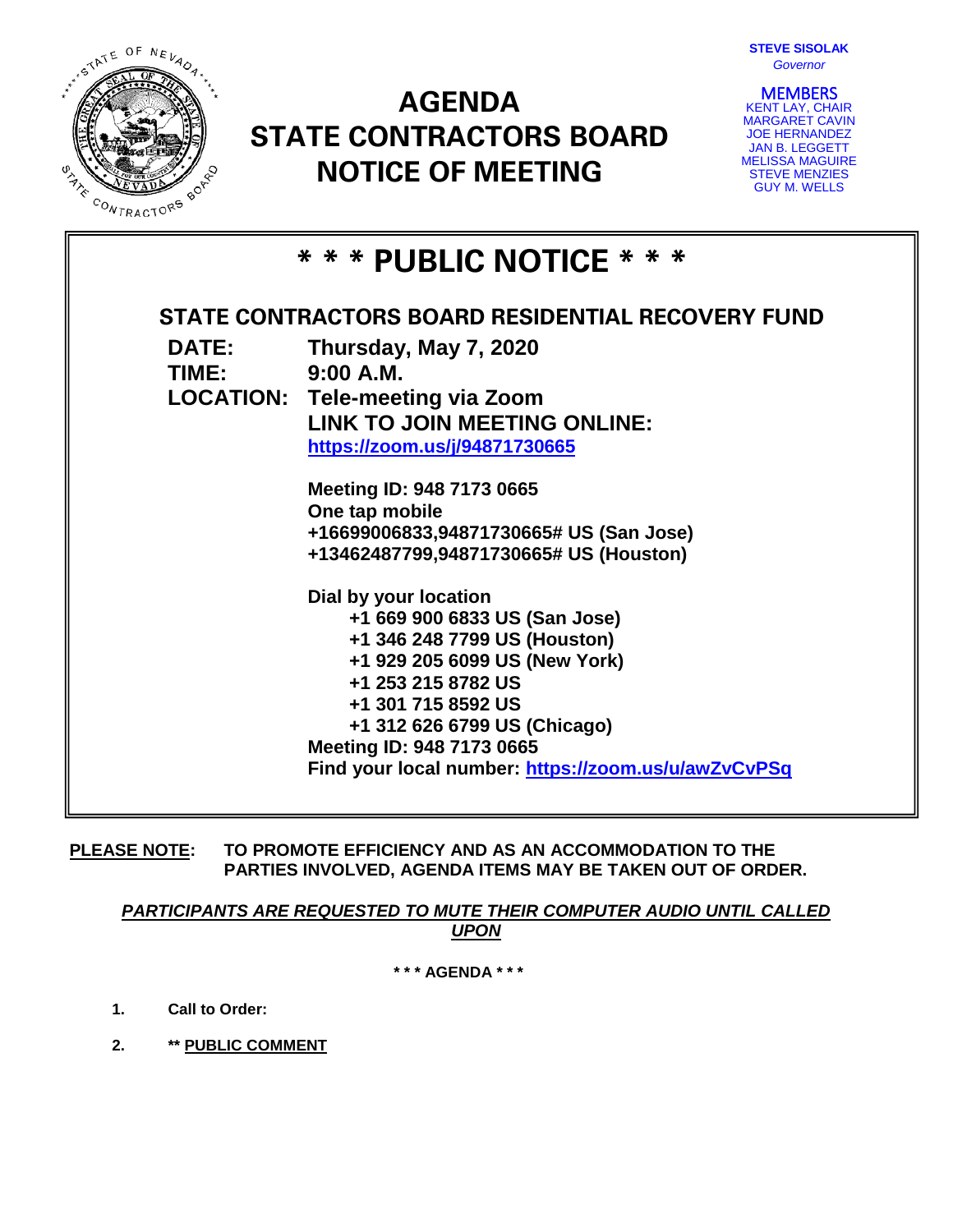**AFFORDABLE PATIOS & SUNROOMS dba RENO PATIO & FIREPLACES,**  License Nos. 71993, 72332, 56075 Richard Garriga Taylor, President and Qualified Individual (John McDonnell, Homeowner) 30053653

#### **4. RECOVERY FUND HEARING: AFFORDABLE PATIOS & SUNROOMS dba RENO PATIO & FIREPLACES,**  License Nos. 71993, 72332, 56075 Richard Garriga Taylor, President and Qualified Individual (Thomas Rogers, Homeowner) 30053481

**5. RECOVERY FUND HEARING: AFFORDABLE PATIOS & SUNROOMS dba RENO PATIO & FIREPLACES,**  License Nos. 71993, 72332, 56075 Richard Garriga Taylor, President and Qualified Individual (Monique Festinese, Homeowner) 30053511

# **6. RECOVERY FUND HEARING:**

**AFFORDABLE PATIOS & SUNROOMS dba RENO PATIO & FIREPLACES,**  License Nos. 71993, 72332, 56075 Richard Garriga Taylor, President and Qualified Individual (Lewis Bregni, Homeowner) 30053641

# **7. RECOVERY FUND HEARING:**

**AFFORDABLE PATIOS & SUNROOMS dba RENO PATIO & FIREPLACES,**  License Nos. 71993, 72332, 56075 Richard Garriga Taylor, President and Qualified Individual (Pamala Becker, Homeowner) 30053469

#### **8. RECOVERY FUND HEARING: AFFORDABLE PATIOS & SUNROOMS dba RENO PATIO & FIREPLACES,**  License Nos. 71993, 72332, 56075 Richard Garriga Taylor, President and Qualified Individual (James White, Homeowner) 30053533

- **9. RECOVERY FUND HEARING: AFFORDABLE PATIOS & SUNROOMS dba RENO PATIO & FIREPLACES,**  License Nos. 71993, 72332, 56075 Richard Garriga Taylor, President and Qualified Individual (Carol & Robb Chambers, Homeowner) 30053561
- **10. RECOVERY FUND HEARING: AFFORDABLE PATIOS & SUNROOMS dba RENO PATIO & FIREPLACES,**  License Nos. 71993, 72332, 56075 Richard Garriga Taylor, President and Qualified Individual (Brian Trusler, Homeowner) 30053472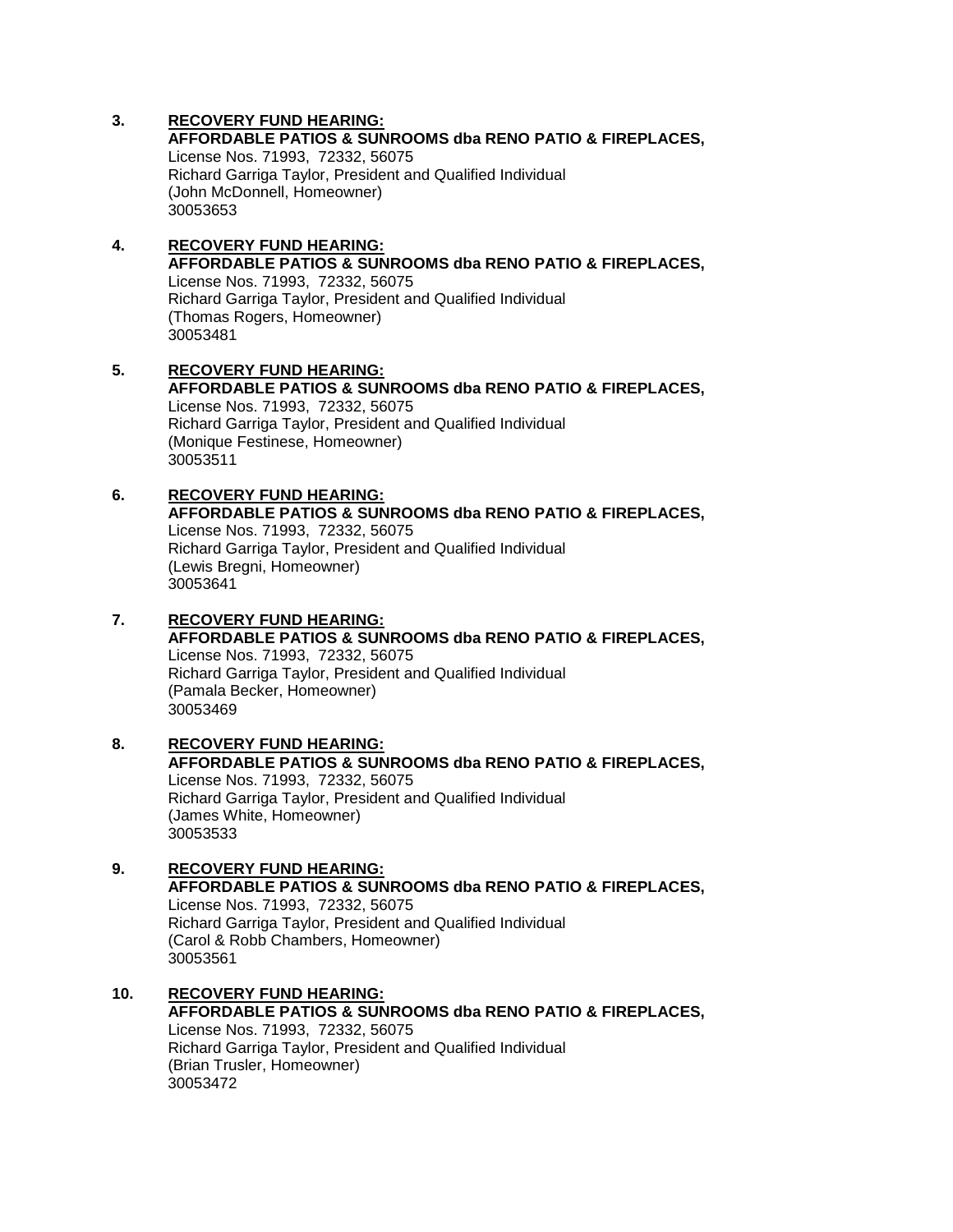**AFFORDABLE PATIOS & SUNROOMS dba RENO PATIO & FIREPLACES,**  License Nos. 71993, 72332, 56075 Richard Garriga Taylor, President and Qualified Individual (Paul Quinones, Homeowner) 30053638

#### **12. RECOVERY FUND HEARING: AFFORDABLE PATIOS & SUNROOMS dba RENO PATIO & FIREPLACES,**  License Nos. 71993, 72332, 56075 Richard Garriga Taylor, President and Qualified Individual (Alexcis & Marsha Raj, Homeowner) 30053535

**13. RECOVERY FUND HEARING: AFFORDABLE PATIOS & SUNROOMS dba RENO PATIO & FIREPLACES,**  License Nos. 71993, 72332, 56075 Richard Garriga Taylor, President and Qualified Individual (Tracy & Leroy Reay, Homeowner) 30053471

#### **14. RECOVERY FUND HEARING: AFFORDABLE PATIOS & SUNROOMS dba RENO PATIO & FIREPLACES,**

License Nos. 71993, 72332, 56075 Richard Garriga Taylor, President and Qualified Individual (Audrey Haug, Homeowner) 30053779

# **15. RECOVERY FUND HEARING:**

**AFFORDABLE PATIOS & SUNROOMS dba RENO PATIO & FIREPLACES,**  License Nos. 71993, 72332, 56075 Richard Garriga Taylor, President and Qualified Individual (Gregory Westmoreland, Homeowner) 30053757

#### **16. RECOVERY FUND HEARING: AFFORDABLE PATIOS & SUNROOMS dba RENO PATIO & FIREPLACES,**  License Nos. 71993, 72332, 56075 Richard Garriga Taylor, President and Qualified Individual (Donald Sandberg, Homeowner) 30053816

- **17. RECOVERY FUND HEARING: AFFORDABLE PATIOS & SUNROOMS dba RENO PATIO & FIREPLACES,**  License Nos. 71993, 72332, 56075 Richard Garriga Taylor, President and Qualified Individual (Kelly McDaniels, Homeowner) 30053812
- **18. RECOVERY FUND HEARING: AFFORDABLE PATIOS & SUNROOMS dba RENO PATIO & FIREPLACES,**  License Nos. 71993, 72332, 56075 Richard Garriga Taylor, President and Qualified Individual (David Hennessy, Homeowner) 30053932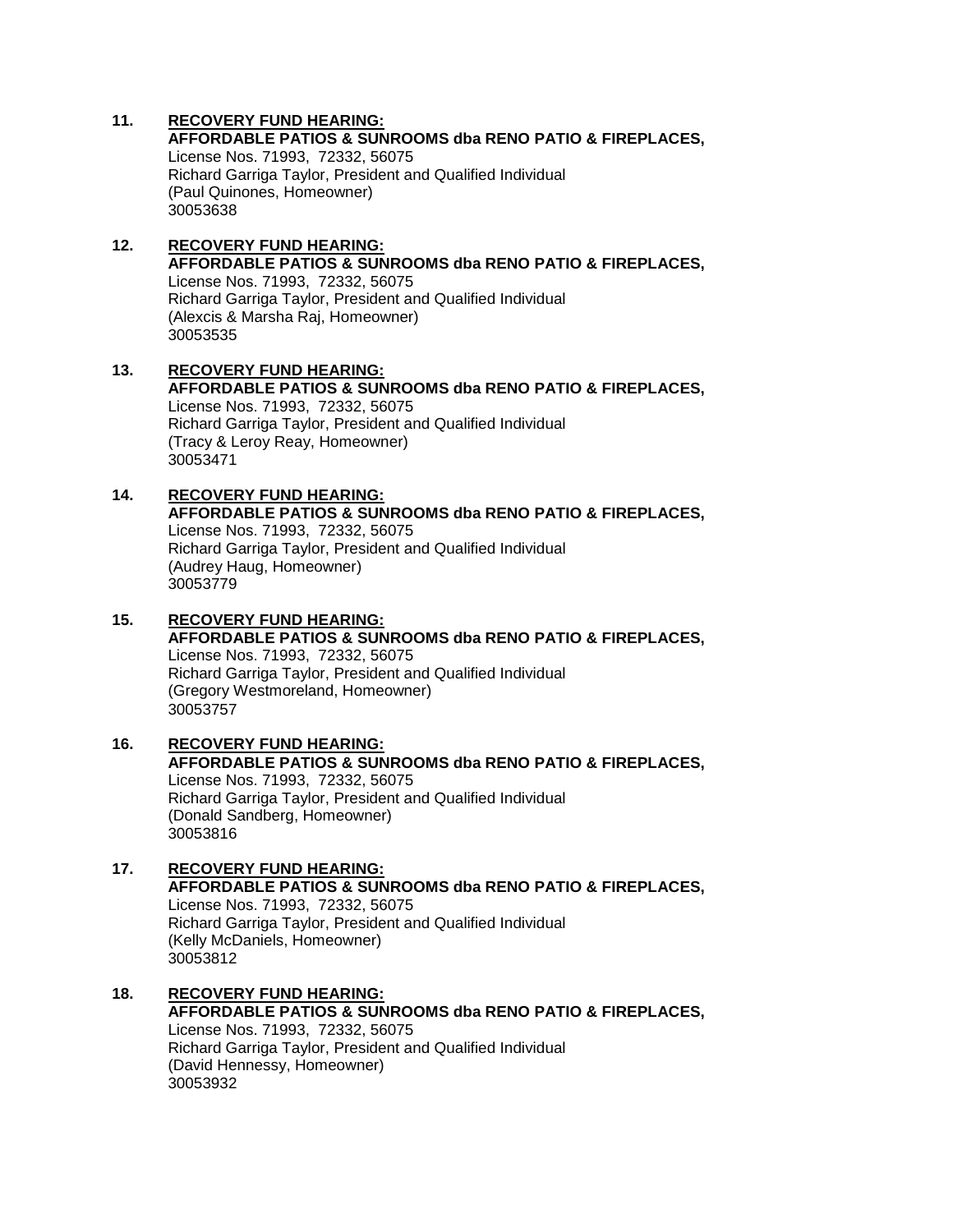**AFFORDABLE PATIOS & SUNROOMS dba RENO PATIO & FIREPLACES,**  License Nos. 71993, 72332, 56075 Richard Garriga Taylor, President and Qualified Individual (Stacie Selmi, Homeowner) 30053432

#### **20. RECOVERY FUND HEARING: AFFORDABLE PATIOS & SUNROOMS dba RENO PATIO & FIREPLACES,**  License Nos. 71993, 72332, 56075 Richard Garriga Taylor, President and Qualified Individual (Lorraine Hern, Homeowner) 30053809

**21. RECOVERY FUND HEARING: AFFORDABLE PATIOS & SUNROOMS dba RENO PATIO & FIREPLACES,**  License Nos. 71993, 72332, 56075 Richard Garriga Taylor, President and Qualified Individual (Juan Rodriguez, Homeowner) 30053764

#### **22. RECOVERY FUND HEARING: AFFORDABLE PATIOS & SUNROOMS dba RENO PATIO & FIREPLACES,**  License Nos. 71993, 72332, 56075 Richard Garriga Taylor, President and Qualified Individual (Steve Romero, Homeowner) 30053818

- **23. RECOVERY FUND HEARING: AFFORDABLE PATIOS & SUNROOMS dba RENO PATIO & FIREPLACES,**  License Nos. 71993, 72332, 56075 Richard Garriga Taylor, President and Qualified Individual (Becky Ellis, Homeowner) 30053793
- **24. RECOVERY FUND HEARING: AFFORDABLE PATIOS & SUNROOMS dba RENO PATIO & FIREPLACES,**  License Nos. 71993, 72332, 56075 Richard Garriga Taylor, President and Qualified Individual (Kate Hanlon, Homeowner) 30053883
- **25. RECOVERY FUND HEARING: AFFORDABLE PATIOS & SUNROOMS dba RENO PATIO & FIREPLACES,**  License Nos. 71993, 72332, 56075 Richard Garriga Taylor, President and Qualified Individual (Cherie Halverson, Homeowner) 30053954
- **26. RECOVERY FUND HEARING: AFFORDABLE PATIOS & SUNROOMS dba RENO PATIO & FIREPLACES,**  License Nos. 71993, 72332, 56075 Richard Garriga Taylor, President and Qualified Individual (Jamie McDonald, Homeowner) 30053470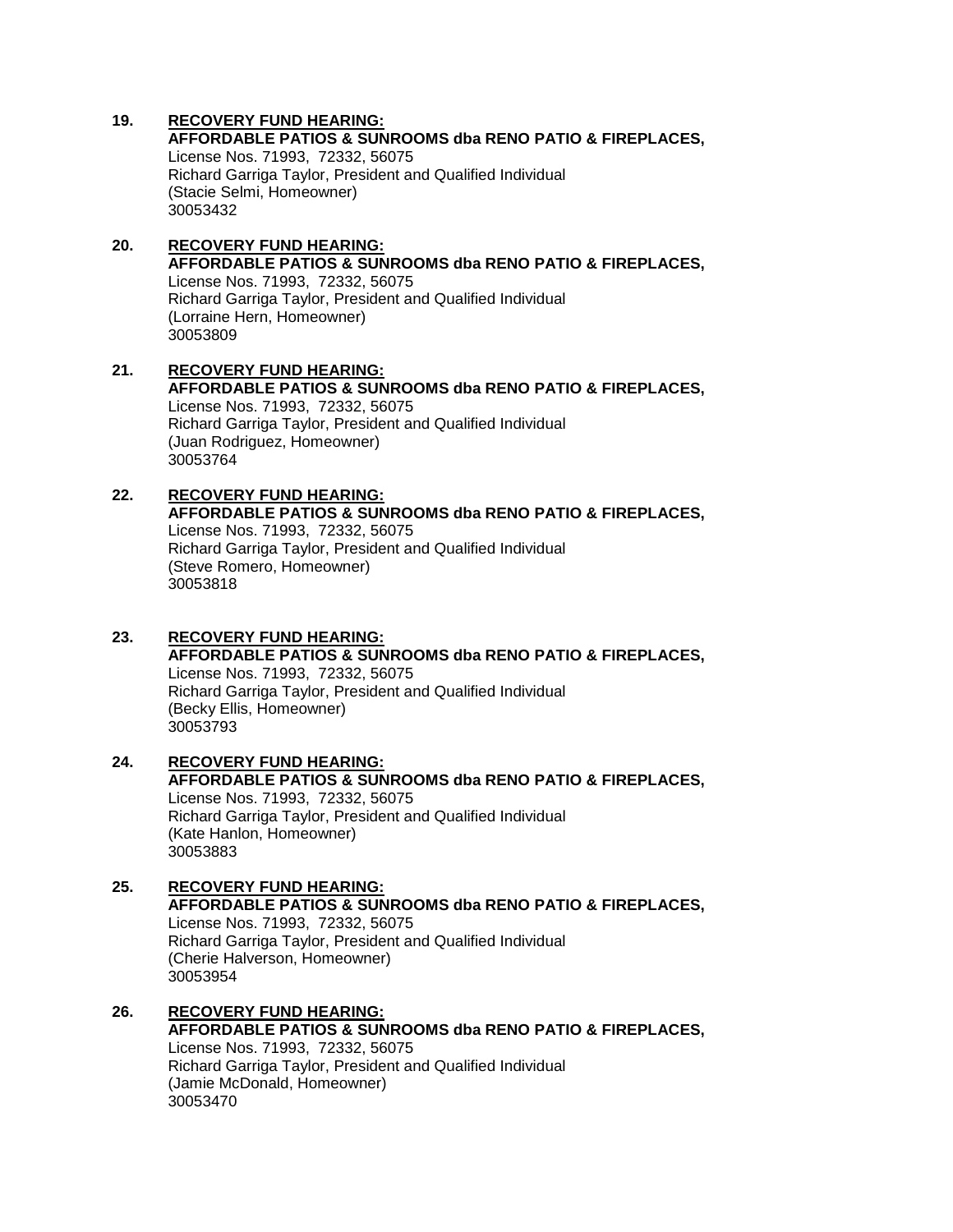**AFFORDABLE PATIOS & SUNROOMS dba RENO PATIO & FIREPLACES,**  License Nos. 71993, 72332, 56075 Richard Garriga Taylor, President and Qualified Individual (Susan Kozak, Homeowner) 30053666

#### **28. RECOVERY FUND HEARING: AFFORDABLE PATIOS & SUNROOMS dba RENO PATIO & FIREPLACES,**  License Nos. 71993, 72332, 56075 Richard Garriga Taylor, President and Qualified Individual

(Joseph Zeigler, Homeowner) 30053473

#### **29. RECOVERY FUND HEARING: AFFORDABLE PATIOS & SUNROOMS dba RENO PATIO & FIREPLACES,**  License Nos. 71993, 72332, 56075 Richard Garriga Taylor, President and Qualified Individual (Frank Leto, Homeowner) 30053556

#### **30. RECOVERY FUND HEARING: AFFORDABLE PATIOS & SUNROOMS dba RENO PATIO & FIREPLACES,**  License Nos. 71993, 72332, 56075 Richard Garriga Taylor, President and Qualified Individual (Kent Elliot, Homeowner) 30053698

## **31. RECOVERY FUND HEARING: AFFORDABLE PATIOS & SUNROOMS dba RENO PATIO & FIREPLACES,**  License Nos. 71993, 72332, 56075 Richard Garriga Taylor, President and Qualified Individual (Gloria Rudnick, Homeowner) 30053866

#### **32. RECOVERY FUND HEARING: AFFORDABLE PATIOS & SUNROOMS dba RENO PATIO & FIREPLACES,**  License Nos. 71993, 72332, 56075 Richard Garriga Taylor, President and Qualified Individual (Shane & Angela Billau, Homeowner) 30053777

## **33. RECOVERY FUND HEARING: AFFORDABLE PATIOS & SUNROOMS dba RENO PATIO & FIREPLACES,**  License Nos. 71993, 72332, 56075 Richard Garriga Taylor, President and Qualified Individual (Donald and Helen Myers, Homeowner) 30053724

#### **34. RECOVERY FUND HEARING: AFFORDABLE PATIOS & SUNROOMS dba RENO PATIO & FIREPLACES,**  License Nos. 71993, 72332, 56075 Richard Garriga Taylor, President and Qualified Individual (Dan and Sherry Luck, Homeowner) 30053776